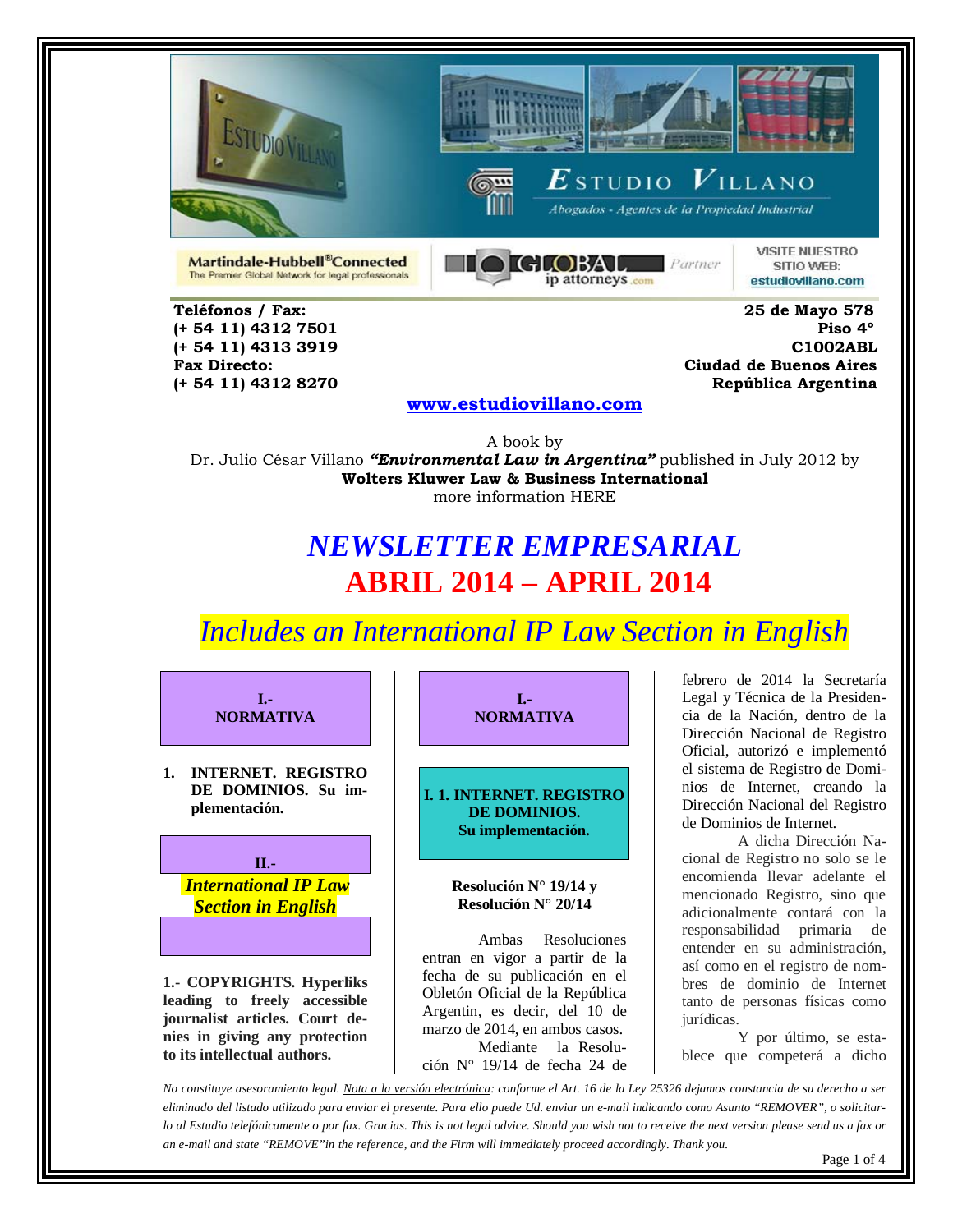





 $\boldsymbol{E}$ studio  $\boldsymbol{V}$ illano

Abogados - Agentes de la Propiedad Industrial

Martindale-Hubbell®Connected The Premier Global Network for legal professionals



**VISITE NUESTRO** SITIO WEB: estudiovillano.com

 **Teléfonos / Fax: 25 de Mayo 578 (+ 54 11) 4312 7501 (+ 54 11) 4312 8270 República Argentina** 

 **(+ 54 11) 4313 3919 C1002ABL Fax Directo: Ciudad de Buenos Aires**

#### **[www.estudiovillano.com](http://www.estudiovillano.com/)**

A book by

Dr. Julio César Villano *"Environmental Law in Argentina"* published in July 2012 by **Wolters Kluwer Law & Business International** more information HERE

## *NEWSLETTER EMPRESARIAL* **ABRIL 2014 – APRIL 2014**

*Includes an International IP Law Section in English* 

Organismo entender en la publicidad oficial del registro y en la renovación de nombres de dominio de Internet y de sus titulares.

Dicha medida tiene como antecedentes el Decreto 189/11, y dos Resoluciones, de Octubre y Noviembre de 2013 (68/2013 y 80/2013).

Con respecto a la mencionada función de publicidad del registro atribuida a la Dirección Nacional, se efectuará a través de la publicación en el Boletín Oficial de la República Argentina, y denominando a la sección que corresponda a ello "Cuarta Sección. Registro de Dominios de [\(www.boletinoficial.gob.ar\)](http://www.boletinoficial.gob.ar/).

Asimismo, mediante Resolución N° 20/14 de fecha 27 de febrero de 2014 dictada por la Secretaría Legal y Técnica de la Presidencia de la Nación se aprobó el sistema de registro de dominios de internet así como la implementación de un Manual de Registro y un Glosario de términos, para poder llevar adelante el proceso registral.

Sin embargo, si bien el acceso a este derecho de información de los ciudadanos es libre y gratuito, existe una Resolución dictada por la misma Secretaría Legal y Técnica, la Nº 68 de fecha 29 de octubre de 2013, que establece en su Anexo I **un Cuadro Tarifario que contiene los precios de los** 

**servicios** brindados por la Dirección Nacional del Registro Oficial.

Dichos servicios eran totalmente gratuitos, con anterioridad a la entrada en vigencia de la normativa legal que estamos comentando.

A su vez, destaca que será necesario fijar a través de ella misma los aranceles que correspondan para las registraciones que deseen llevarse a cabo, teniendo en cuenta tanto la versión impresa como el servicio de suscripción brindado. Fuente[: www.eldial.com.ar](http://www.eldial.com.ar/)

*No constituye asesoramiento legal. Nota a la versión electrónica: conforme el Art. 16 de la Ley 25326 dejamos constancia de su derecho a ser eliminado del listado utilizado para enviar el presente. Para ello puede Ud. enviar un e-mail indicando como Asunto "REMOVER", o solicitarlo al Estudio telefónicamente o por fax. Gracias. This is not legal advice. Should you wish not to receive the next version please send us a fax or an e-mail and state "REMOVE"in the reference, and the Firm will immediately proceed accordingly. Thank you.*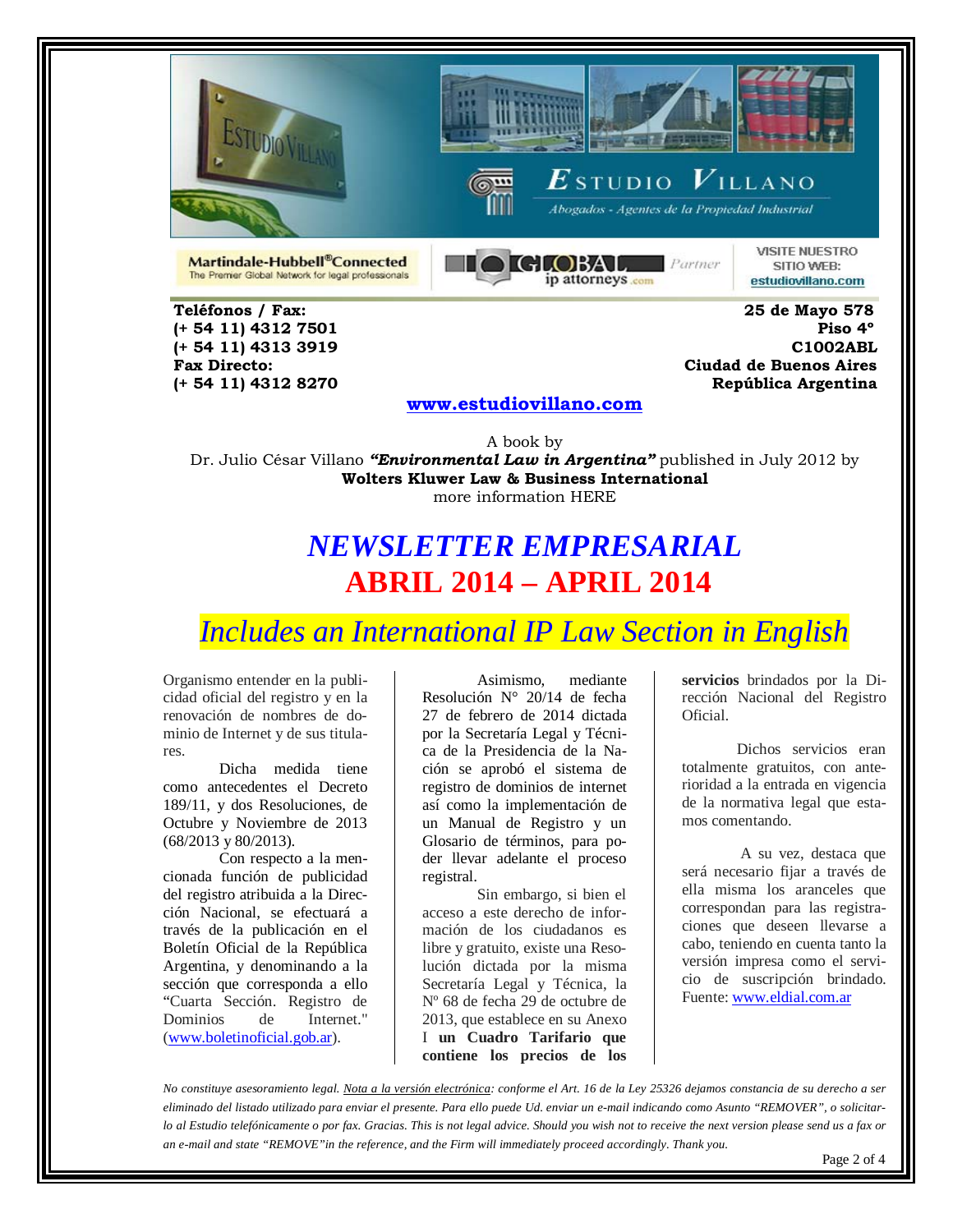





 $\boldsymbol{E}$ studio  $\boldsymbol{V}$ illano Abogados - Agentes de la Propiedad Industrial

Martindale-Hubbell®Connected The Premier Global Network for legal professionals



**VISITE NUESTRO** SITIO WEB: estudiovillano.com

 **Teléfonos / Fax: 25 de Mayo 578 (+ 54 11) 4312 7501 (+ 54 11) 4312 8270 República Argentina** 

 **(+ 54 11) 4313 3919 C1002ABL Fax Directo: Ciudad de Buenos Aires**

#### **[www.estudiovillano.com](http://www.estudiovillano.com/)**

A book by Dr. Julio César Villano *"Environmental Law in Argentina"* published in July 2012 by **Wolters Kluwer Law & Business International** more information HERE

# *NEWSLETTER EMPRESARIAL* **ABRIL 2014 – APRIL 2014**

*Includes an International IP Law Section in English* 



**1.- COPYRIGHTS. Hyperliks leading to freely accessible journalist articles. Court denies in giving any protection to its intellectual authors.** 

The Court of Justice of the European Union (CJEU) determined on the 13th February of 2014, that website owners are able to create hyperlinks that lead its users to freely accessible material and journalist articles, without need of copyright pro-

tection. This means, with no need of requesting any permission to do so. In this way, the Court releases mentioned website owners of any kind of responsibility. In this concrete case, it was about a Swedish company called "Retriever Sveridge", who redirected its clients to a series of articles published by several Swedish journalists, doing this through hyperlinks.

These articles, nevertheless, were also published freely on a newspaper website, the "Göteborgs–Posten", without looking for any approval or permission from the journalists who have written them.

Towards the legal actions initiated by these journalists who considered themselves damaged by the situation, , the Swedish chamber of appeal requested from the Court of Justice of the European Union to clarify the case in question, determining if the fact of providing these links does or does not constitute an "act of communication" to the public, according to UE law. And that, if so, journalists would have to authorize the usage and existence of those links.

Due to this, the CJEU considered that the providing of those links does constitute an "act of communication" to the public making, however, the clarification that according to law, this communication MUST be directed towards a "NEW

*No constituye asesoramiento legal. Nota a la versión electrónica: conforme el Art. 16 de la Ley 25326 dejamos constancia de su derecho a ser eliminado del listado utilizado para enviar el presente. Para ello puede Ud. enviar un e-mail indicando como Asunto "REMOVER", o solicitarlo al Estudio telefónicamente o por fax. Gracias. This is not legal advice. Should you wish not to receive the next version please send us a fax or an e-mail and state "REMOVE"in the reference, and the Firm will immediately proceed accordingly. Thank you.* Page 3 of 4